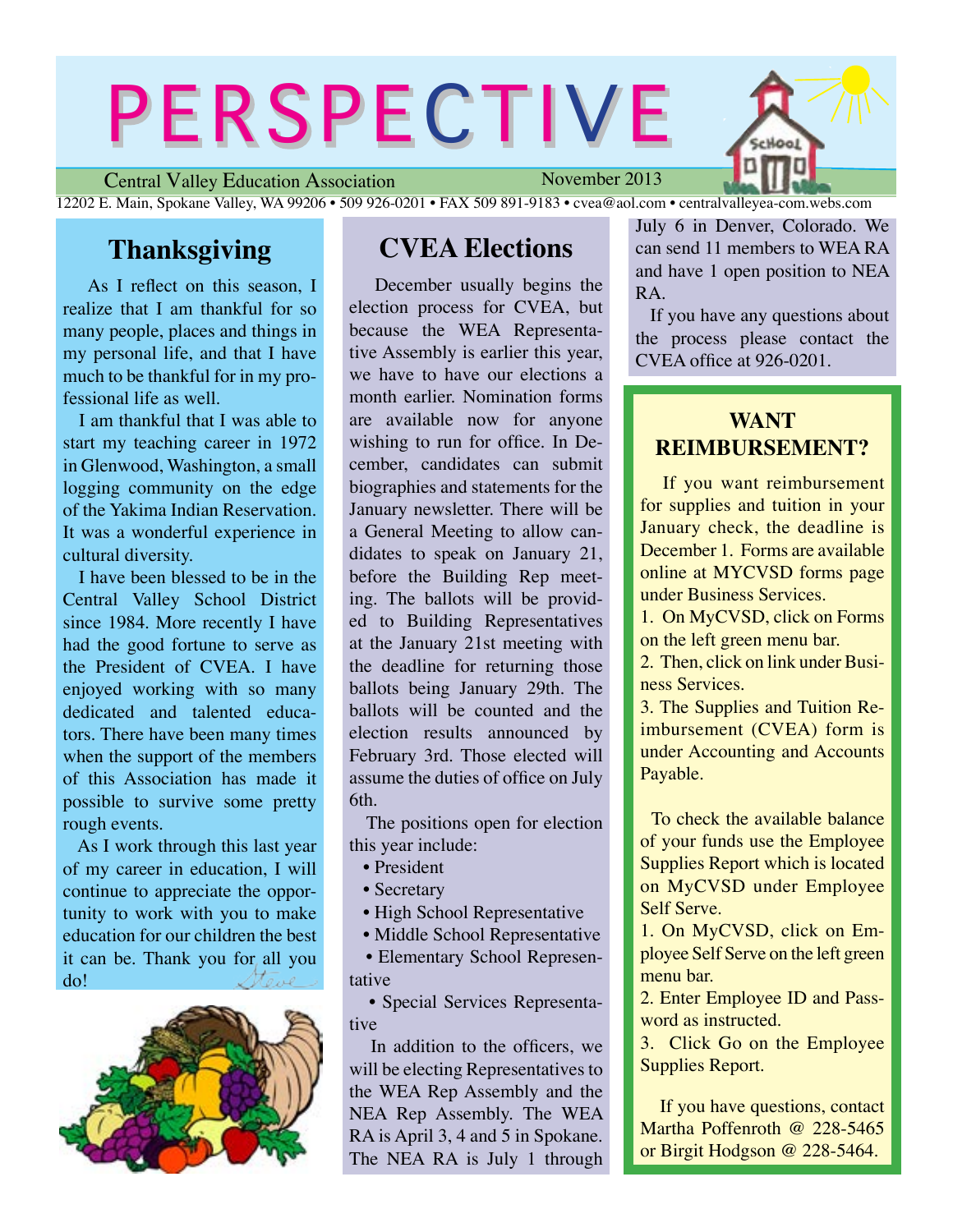## **Retirement Seminars: They fill up fast!**

 The WEA Retired Retirement Seminars will be available again this year. They will be doing four sessions and will fill them on a first come, first served basis. I will get the flyers out (probably through Building Reps) just as soon as I get them and it will be up to those of you who are interested to make your reservations as quickly as you can. Each session will have a seperate flyer, and you cannot register for a session until that session's flyer is released.

 The presenters are retired teachers who volunteer to do these sessions, so we need to take good care of them, so we can continue to have these seminars.

### **The retirement seminars presented by WEA Retired will be held on the following dates:**

• Dec. 6 -7 – WEA Retirement **Workshop** 

• Jan. 10-11 – WEA Retirement Workshop

• Feb. 7-8 – WEA Retirement **Workshop** 

• Feb. 28- March 1 – WEA Retirement Workshop

• March 21-22 – WEA Retirement Workshop – Tentative, not confirmed

 These are Friday evening and Saturday all day. The Friday schedule runs from 3:30 until 7:00 and the Saturday schedule is from 8:30 until 4:00. Friday starts that early because the presenter from the Social Security Administration is required to conclude by 5:00 by Department mandate. Watch for the flyers to register.



**Why Our Union Matters** By: Teri Staudinger, WEA-Southeast

 Lately, there has been an onslaught of teacher bashing, primarily focused on how the union protects "bad teachers." A chief complaint is that the union, blamed for student failure, is a group of obstructionists, desperately clinging to the status quo and standing in the way of true educational reform. The neo-reformers claim that eliminating tenure and bargaining rights, linking salaries to students' test scores, firing bad teachers (i.e., teachers whose students do not pass the standardized tests), and closing "failing" public schools to institute corporate-sponsored, nonunion charter schools will "fix" the problems in education. These thinly veiled attempts at union busting by corporate-financed groups even have some of our own members are asking the question, "Why do I need a union?"

 So let the truth be heard. Teachers are continuously being asked to do more with fewer resources and without additional compensation. Without a union, teachers would be at the mercy of the times and whatever corporate-sponsored plan comes down the pike. The union is our voice, spoken in unison. We need a union because the rights and benefits we have are not gifts from generous school boards or the Legislature; they were won through the hard work and sacrifice of WEA members who believed in the right to dignity and a voice in their profession.

 Despite having a collegial relationship with many school districts, our contract rights and benefits are contentious. There are new issues that arise which require our current members to stand together and keep the commitment of those who went before them. Complacency is not an option. Dedication and unity are required to further improve our profession and our public schools.

#### **Why Join WEA-Retired**

By: Kit Raney, WEA-Retired

 When you think about retirement, most likely your thoughts are about how many years until you can retire, your pension, or healthcare options. You should also want to think about WEA-Retired, that you can join NOW, which is working for you NOW, and is the only retired organization that is affiliated with WEA and NEA.

 By joining WEA-Retired/NEA-Retired now, while you're still an active association member, you'll become a pre-retired member and receive publications from NEA-Retired and WEA-Retired. You will also be protected from any future dues increases. And, when you do retire, your membership will move seamlessly to that of an active member of NEA-Retired and WEA-Retired.

• Membership in WEA-Retired\NEA-Retired keeps you a part of the largest profession/union advocating for public education and the welfare of its workforce.

• You will always be eligible to use WEA/ NEA member benefits.

• You will have opportunities to work in partnership with WEA and NEA members to improve retirement benefits for both retirees and active members.

• WEA-Retired and NEA-Retired members can help with your planning for your retirement.

• As a WEA-Retired member you will continue to receive NEA "Today", WEA "We", NEA-Retired, "This Active Life" (cont. on page 4)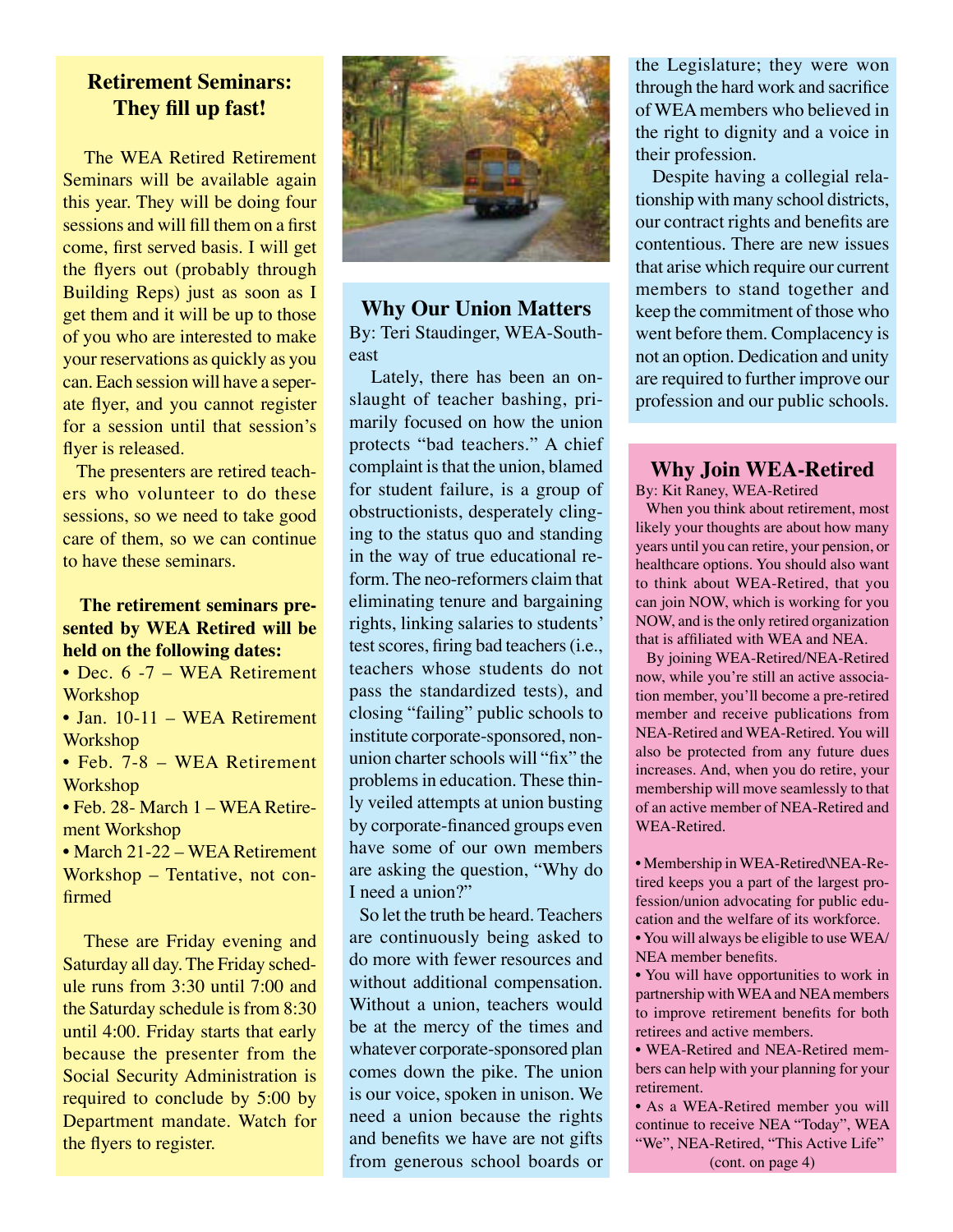## **Like a Thanksgiving Turkey, We're Stuffed...**

 ...full of students. Portables have become necessary in several locations to accomodate the growth in student population, the decrease in first grade class size, and the increase in all-day kindergarten students. In most buildings in the district, we are out of room. While the state works to reduce class size through all grades over the next few years, as a result of the McCleary decision, the problem will continue to get worse. It is obvious to the stakeholders involved in education in Central Valley that we must address the need for more capacity sooner rather than later.

## **Class Size Does Count**

 Pressure is mounting on legislators to make more progress in responding to the mandates of the State Supreme Court in the McCleary decision. The deadline for fully-funding public eduation is rapidly approaching (2018) and the progress is far from proportionally appropriate. In 2009 leg-<br>islators passed

**ANTIQUITY** 

Need more capacity in your classroom?

## **MICROHARD CLASSROOM SOLUTIONS**

has the answer

Introducing the BunkDeske



The new BunkDeske doubles your classroom capacity with one-size-fits-all simplicity!

The BunkDesk<sub>®</sub> provides a fiscally responsible solution to floor-space restrictions in your existing building.

Now class-size increases are possible without the need for expensive portables.

The BunkDesk. is available from microhard.com

2261, a reform bill which established a bi-partisan Quality Education Council (QEC). This Council was charged with identifying the minimum elementary, middle and high school staffing ratios necessary to provide students the opportunithy to meet rigorous state standards.

E S H B

 As part of the McCleary Decision to mandate funding improvements, the state supreme court has ordered the state to implement ESHB 2261 by 2018-including the legislature's own class size recommendations.

 Studies from Tennessee, Wisconsin and other states demonstrate that students assigned to smaller classes in K-3 do better in every measurable way. The Institute of Education Sciences, the research arm of the U.S. Department of Education, concludes that class-size reduction is one of only four, evidence-based reforms proven to increase student achievement. The conclusion was reached following rigorous, randomized experiments – the "gold standard" of research.

 Despite the fact there have not been the type of large-scale, randomized experiments in middle and upper grades that have been done in the early grades, numerous studies indicate that smaller classes in upper grades lead to achievement